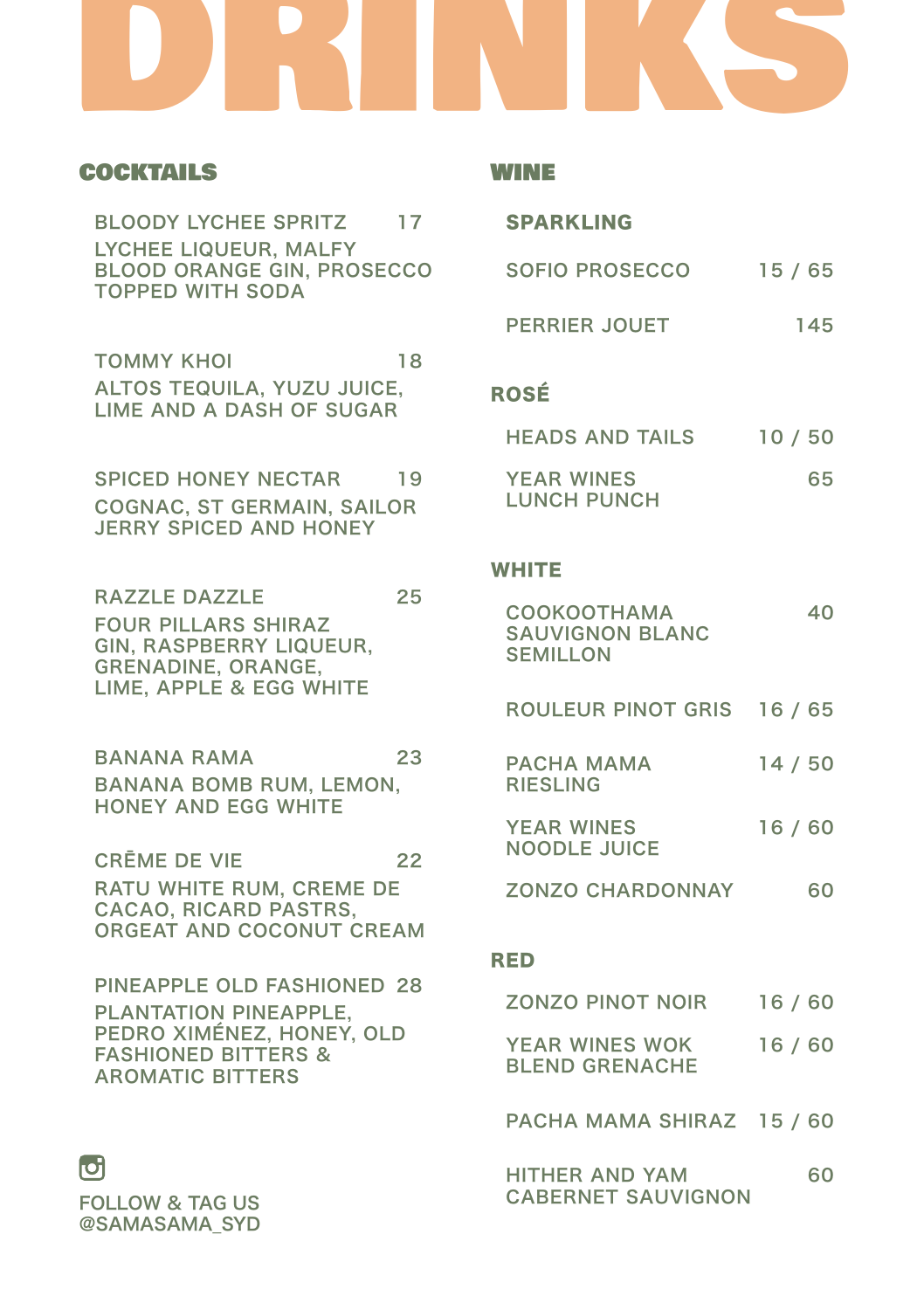## JAPANESE WHISKY

| <b>TOKI BLENDED</b>              | 12 |
|----------------------------------|----|
| YAMAZAKI 12YO                    | 40 |
| HAKUSHU<br>SINGLE MALT 12YO      | 40 |
| <b>HIBIKI HARMONY SUNTORY 20</b> |    |
| MARS SHINSHU IWAI BLEND 17       |    |
| MARS WINE CASK                   | 19 |
| MARS MALTAGE 'COSMO'             | 22 |
| NIKKA FROM THE BARREL            | 22 |
| NIKKA COFFEY GRAIN               | 20 |
|                                  |    |

# WHISKEY & SCOTCH

| <b>BALLANTINES</b>            | 10 |
|-------------------------------|----|
| <b>BALLANTINES 17</b>         | 16 |
| ARDBEG                        | 15 |
| <b>CHIVAS REGAL 18</b>        | 16 |
| <b>GLENLIVET 15</b>           | 17 |
| <b>GLENFIDDICH PROJECT XX</b> | 18 |
| <b>GLENMORANGIE</b>           | 14 |
| STARWARD                      | 15 |
| <b>TALISKER 10</b>            | 14 |
| JAMESON                       | 12 |
| <b>MAKERS MARK</b>            | 10 |
| WOODFORD BOURBON              | 12 |
| GENTLEMEN JACK                | 12 |
| <b>JIM BEAM RYE</b>           | 12 |
| <b>RITTENHOUSE RYE</b>        | 17 |

# **GIN**

| <b>BEEFEATER</b>                           | 10 |
|--------------------------------------------|----|
| BANKS & SOLANDER AGED                      | 14 |
| TANO 10                                    | 13 |
| ROKU                                       | 12 |
| <b>FOUR PILLARS</b><br><b>BLOOD SHIRAZ</b> | 14 |
| JINZU                                      | 13 |
| <b>HENDRICK'S</b>                          | 13 |
| BOMBAY BRAMBLE                             | 13 |
| POOR TOMS STRAWBERRY                       | 13 |
| MALFY GIN CON ARNCIA                       | 13 |
|                                            |    |

#### RUM

| HAVANA 3                                | 10 |
|-----------------------------------------|----|
| HAVANA 7                                | 12 |
| RATU WHITE                              | 12 |
| <b>RATU BLACK</b>                       | 12 |
| <b>SAILOR JERRY SPICED</b>              | 11 |
| NUSA CANA TROPICAL                      | 11 |
| NUSA CANA SPECIAL                       | 11 |
| <b>APPLETON ESTATE</b><br>SIGNATURE     | 10 |
| <b>APPLE ESTATE 8YR</b>                 | 14 |
| <b>CAPTAIN WEBBS</b><br>ORANGE & GINGER | 13 |
| ROCKSTAR BANANA<br><b>BOMB NAVY</b>     | 20 |
| PLANTATION 3 STARS                      | 13 |
| PLANTATION PINEAPPLE                    | 14 |
| PLANTATION 20TH ANN.                    | 20 |
| <b>DIPLOMATICO RESERVA</b><br>EXCLUSIVA | 16 |
| RON ZACAPA 23YO                         | 17 |
| INNER CIRCLE OVER-PROOF 18              |    |
|                                         |    |

# TEQUILA

| OLMECA                  | 10 |
|-------------------------|----|
| PATRON BLANCO           | 15 |
| PATRON REPOSADO         | 15 |
| PATRON XO COFFEE        | 14 |
| DEL MAGUEY VIDA         | 15 |
| <b>DEL MAGUEY CREMA</b> |    |

### VODKA

| WYBOROWA            | 10 |
|---------------------|----|
| <b>GREY GOOSE</b>   | 14 |
| <b>ABSOLUT ELYX</b> | 16 |

 $\bullet$ FOLLOW & TAG US @SAMASAMA\_SYD